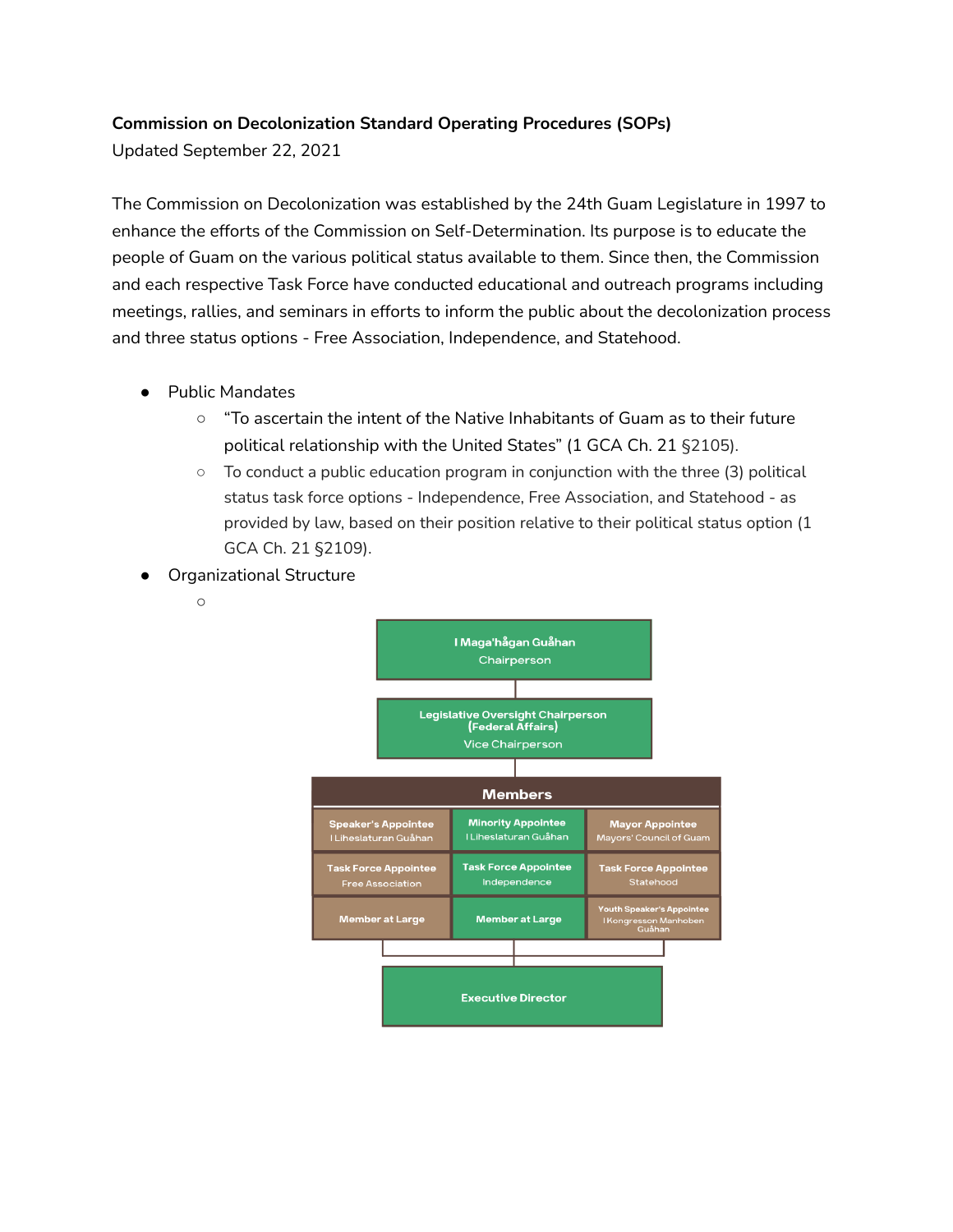- Meeting Procedures, Public Notices, & Decision-Making Process
	- "The Commission *shall* meet regularly on the first Tuesday of every month at 3 p.m or more often as determined by the Chairperson of the Commission" (1 GCA Ch. 21 §2115).
	- Meeting notices are sent out five (5) working days and forty-eight (48) hours in advance of any Regular or Special Meeting. The respective agenda for each meeting is linked in each meeting notice. For meetings held via video conference platform, the Zoom meeting link is included in the notice. COD meetings are also live streamed via Facebook Live in accordance with PL 36-34. The Commission on Decolonization's Facebook page can be found at [www.facebook.com/DecolGuam](http://www.facebook.com/DecolGuam)
	- COD Regular and Special Meetings require quorum. Quorum is met with a minimum of six (6) board members present. In the event that quorum is not met, "minutes *shall* be prepared by the Executive Director of the Commission indicating the lack of a quorum, the date, and the members in attendance" (1 GCA Ch. 21 §2115).
	- Individuals requiring special accommodations, auxiliary aids, and/or services may contact Melvin Won Pat-Borja at [guamcod@guam.gov](mailto:guamcod@guam.gov) or +1 (671) 475-9545.
		- COD meetings are conducted using the Robert's Rules of Order parliamentary procedure. For matters requiring the Commission's approval, a simple majority vote of members is required.
- Employing Staff Procedures
	- Job Descriptions
		- Executive Director: The Executive Director serves as the Board Secretary to the Commission on Decolonization and executes the mission of the COD in accordance with the official decisions of the Board.
			- Ensuring COD's fulfillment of all public mandates according to 1 GCA Ch. 21.
			- Providing regular updates to the Board at each Regular and Special Meeting.
			- Assisting in the draft, review, and approval of materials relevant to the COD's public education mandate.
			- Representing the Board in official correspondence, communications, and public relations.
			- Executing daily operations of the COD and managing COD staff.
			- Performing other duties as assigned in line with the mission of the COD and *I Ufisinan I Maga'hågan Guåhan yan I Sigundon Maga'låhen Guåhan.*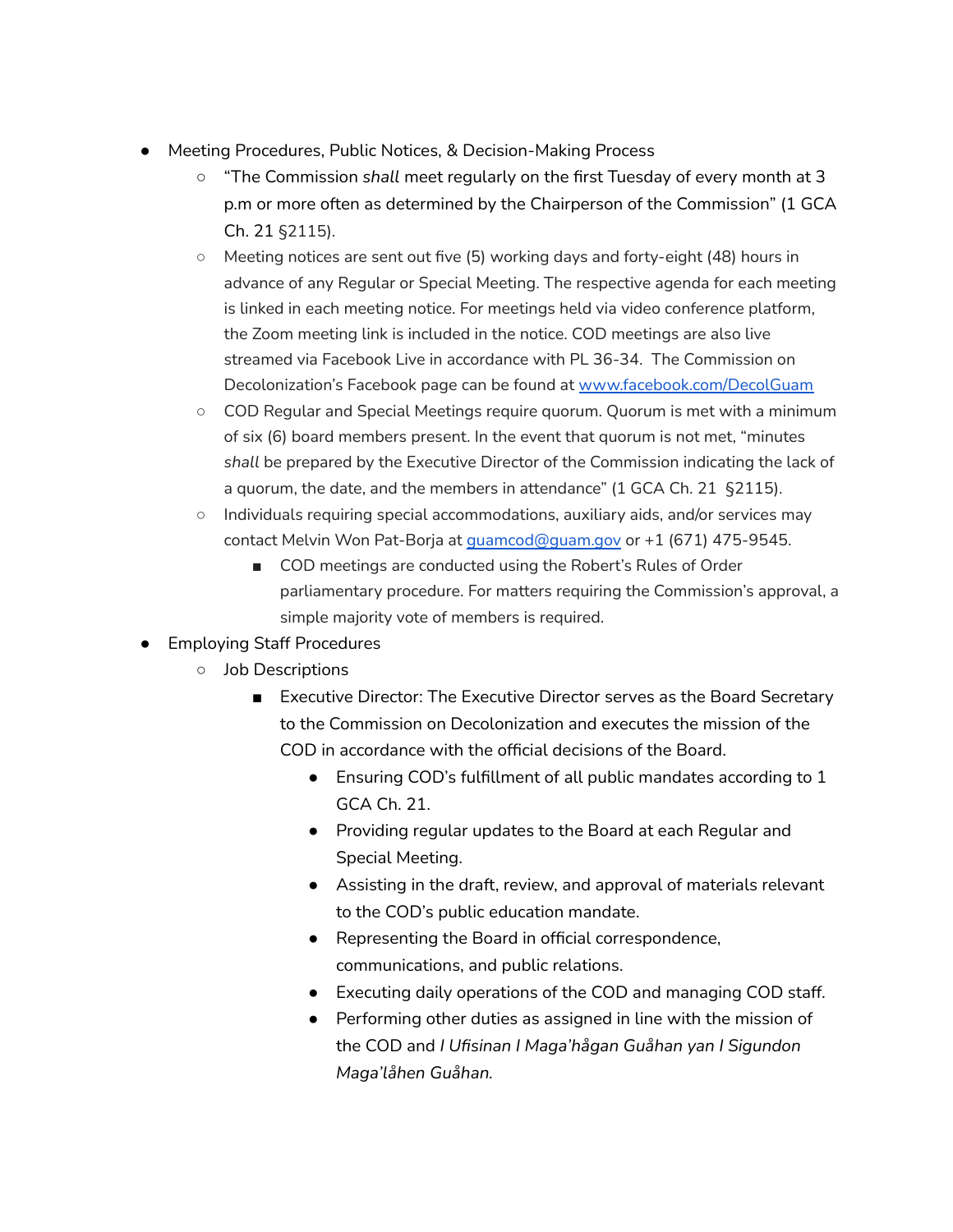- Staff Assistant: The Staff Assistant conducts work related to various administrative and office tasks.
	- Assisting in the planning, organization, and execution of COD programs and events.
	- Providing administrative, clerical, and executive support to the Executive Director and COD Staff.
	- Performing various office tasks related to COD's work, including but not limited to procurement, correspondence, etc.
	- Participating in the development, implementation, and coordination of federally-funded and locally-funded programs.
	- Assisting in the review of provisions of various federal grants and aid programs to ensure compliance.
	- Performing other duties as assigned in line with the mission of the COD and *I Ufisinan I Maga'hågan Guåhan yan I Sigundon Maga'låhen Guåhan.*
- Program Coordinator: The Program Coordinator conducts work related to planning, developing, implementing or coordinating existing federally-funded and locally-funded programs and projects. The roles and duties of the Program Coordinator include, but are not limited to:
	- Conducting research and analysis of Guam's political status journey and creating relevant educational content for COD's community education campaign and education curriculum.
	- Organizing community engagement and public outreach events and/or service projects related to COD's community education campaign.
	- Providing assistance to the Political Status Task Forces.
	- Participating in the development, implementation, and coordination of federally-funded and locally-funded programs.
	- Assisting in the review of provisions of various federal grants and aid programs to ensure compliance.
	- Performing other duties as assigned in line with the mission of the COD and *I Ufisinan I Maga'hågan Guåhan yan I Sigundon Maga'låhen Guåhan.*
- Research Assistant: The Research Assistant conducts work related to research, analysis, and synthesis of information and resources related to the COD's public education mandate. The roles and duties of the Research Assistant include, but are not limited to: